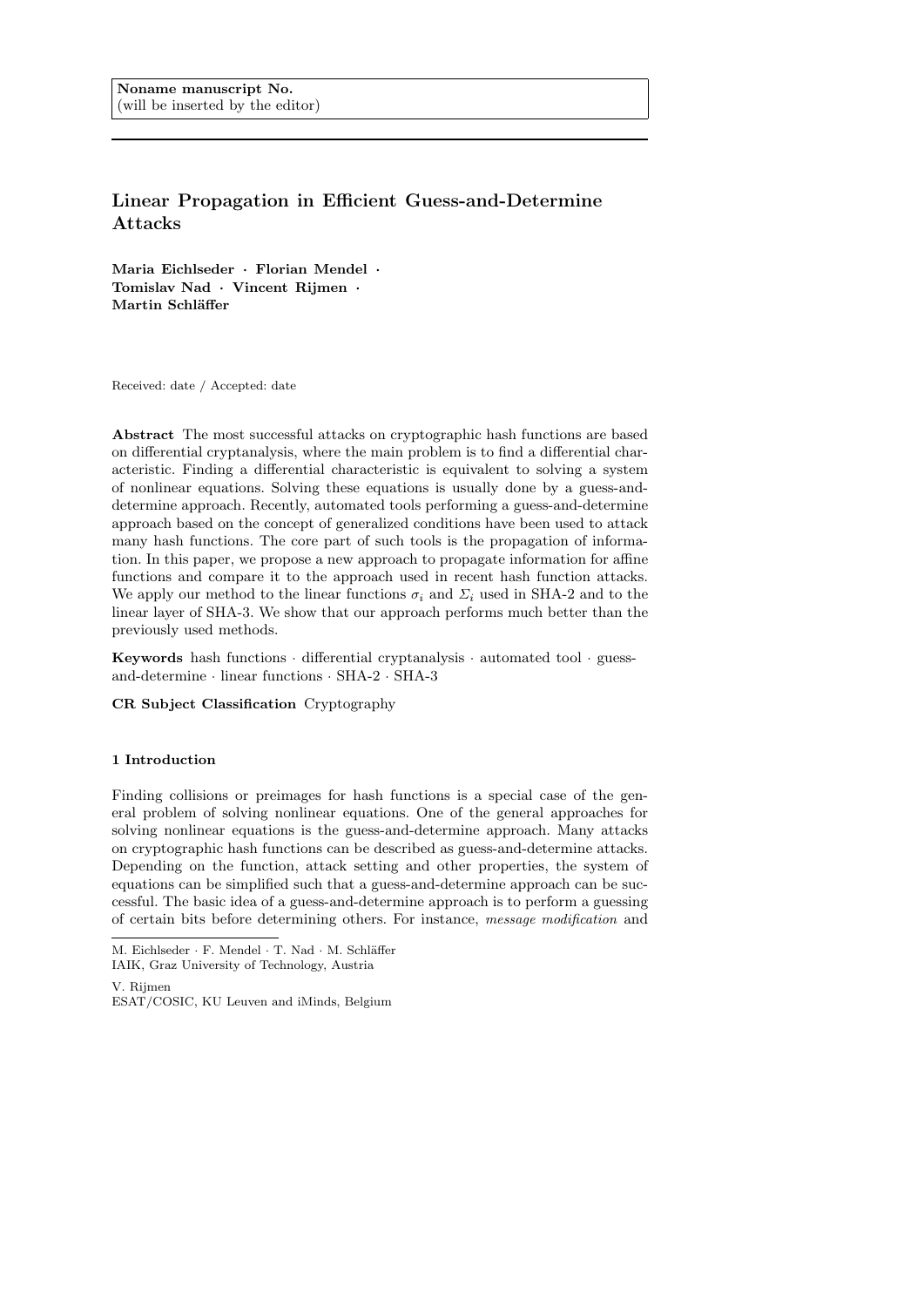advanced message modification [\[14,](#page-9-0)[15\]](#page-9-1) and all their successors and variants perform a guessing of certain bits before determining others.

With the selection of the AES, interest in cryptanalysis using algebraic methods re-awakened, due to the simple algebraic structure of this cipher [\[3,](#page-9-2) [4\]](#page-9-3). After the initial optimism, it became clear that although it is possible to construct relatively simple sets of equations, one still needs efficient equation solving strategies. Several attempts were made in that direction, one of the most promising being Multiple Right-Hand Side equations [\[12,](#page-9-4) [13\]](#page-9-5).

The most successful attacks on hash functions are based on differential cryptanalysis [\[2\]](#page-9-6). The original description of differential cryptanalysis assumes that a good characteristic is given. However, it is often not feasible to find characteristics by hand, in particular for hash functions. Cryptographers now use (semi- )automated tools to find differential characteristics. Based on the concept of generalized conditions, De Cannière and Rechberger provided the first tool to find automated differential characteristics for SHA-1 based on a guess-and-determine approach [\[5\]](#page-9-7). Recently, this work was improved and extended, leading to attacks on several hash functions [\[8](#page-9-8)[–11\]](#page-9-9). A similar approach is followed by Leurent [\[6,](#page-9-10) [7\]](#page-9-11). The core part of these tools is the propagation of constraints on the variables.

In this paper, we propose a method to store and propagate linear relations of variables efficiently. Since most cryptographic algorithms consist of large linear parts, we show that storing linear relations on more than a single bit leads to significantly better results.

In the following, we start with an introduction to guess-and-determine attacks in differential cryptanalysis in Section [2](#page-1-0) and review previous methods and their limitations in Section [3.](#page-2-0) We continue with the main part of this paper, the linear propagation of linear information in Section [4](#page-4-0) and evaluate it in Section [5.](#page-6-0) Finally, we conclude in Section [6.](#page-8-0)

# <span id="page-1-0"></span>2 Guess-and-Determine Attacks

On a high level, a guess-and-determine attack can be described as a repetition of two steps until all unknown variables have been determined: first, guess the value of some unknowns; second, determine the value of as many unknowns as possible. The second step can be slightly generalized. Instead of outputting only the values of new unknowns, it can also output simplified equations between remaining unknowns or partial information (constraints) on the remaining unknowns. It can also announce that for the currently guessed values, there is no solution to the system, signaling that some of the guesses need to be changed. Therefore, we will refer here to the second step using the more general term propagation of information.

A successful guess-and-determine attack employs a strategy to convert complex and dense equations into a form that is more amenable to analyze. The following elements need to be considered in such a strategy.

Choice of intermediate variables: By introducing additional intermediate variables, it becomes possible to reduce the algebraic degree and/or improve the sparsity of the equations. Of course, every newly introduced unknown also introduces a new equation. Hence, there is a trade-off between the number of equations and the simplicity of each equation.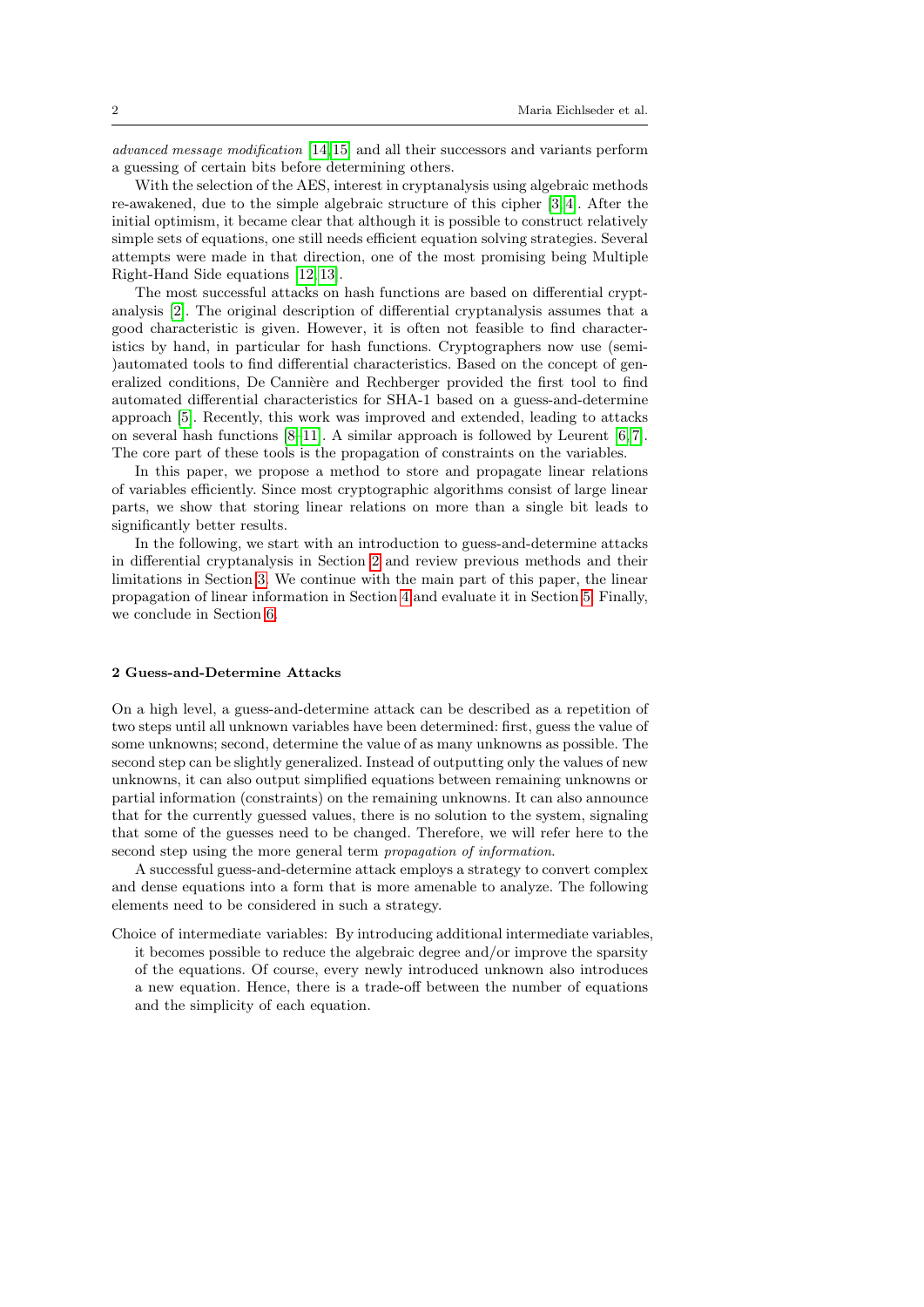- Choice of information to store: Storing all information on each of the intermediate variables would require too much effort to keep all information up-to-date and consistent. Therefore, we store only a part of the information, and recreate the rest if we need it.
- Propagation of information: Every time a variable is guessed, we need to check whether new information on other variables can be determined. There is a trade-off between the effort we spend in this step and simply guessing more bits.
- Guessing strategy: We need a guessing strategy which can efficiently use the new information generated by the propagation of information introduced by previous guesses.

#### <span id="page-2-0"></span>3 Bitsliced Propagation of Information

In efficient guess-and-determine attacks, we propagate information by solving equations. The complexity and difficulty of this equation solving step depends on several factors as mentioned in the previous section. In the case of cryptographic primitives, these equations are usually large, complex and hard to solve. Therefore, we split these equations into easier parts which can be solved more efficiently.

Recent guess-and-determine attacks on hash functions split the equations into small bitslices and store information on intermediate variables using generalized conditions [\[5,](#page-9-7) [8–](#page-9-8)[11\]](#page-9-9). The subproblem of propagating information within bitslices is small enough to be solved efficiently using exhaustive search.

#### 3.1 Generalized Conditions

In classical differential cryptanalysis, only one bit of information is stored for each pair of bits  $(x_j, x_j^*)$ : the difference  $\Delta x_j = x_j \oplus x_j^*$ . Inspired by signed-bit differences [\[14\]](#page-9-0), De Cannière and Rechberger introduced generalized conditions [\[5\]](#page-9-7), where all information on one pair of bits  $(x_j, x_j^*)$  is taken into account.

**Definition 1** Let  $(x_j, x_j^*)$  be a pair of bits. The *generalized condition*  $\nabla (x_j, x_j^*)$  is a subset of all pairs  $\{(0,0), (0, 1), (1, 0), (1, 1)\}$  of  $(x_j, x_j^*)$ .

In total, we get 16 possible generalized conditions. We use the same notation as in [\[5\]](#page-9-7) (see Table [1\)](#page-5-0). To specify differences and conditions on word level, we group generalized conditions as follows. Let  $x, x^* \in \{0, 1\}^n$  and  $c_j = \nabla(x_j, x_j^*)$ . Then, the notation  $\nabla(x, x^*) = [c_{n-1} \dots c_0]$  provides a compact specification of all *n* generalized conditions of the pair  $(x, x^*)$ . Let  $\nabla(x, x^*) = [c_{n-1} \dots c_0]$ . Then

$$
|\nabla(x, x^*)| = \prod_{i=0}^{n-1} |c_i|
$$

denotes the number of pairs fulfilling all generalized conditions in  $\nabla(x, x^*)$ .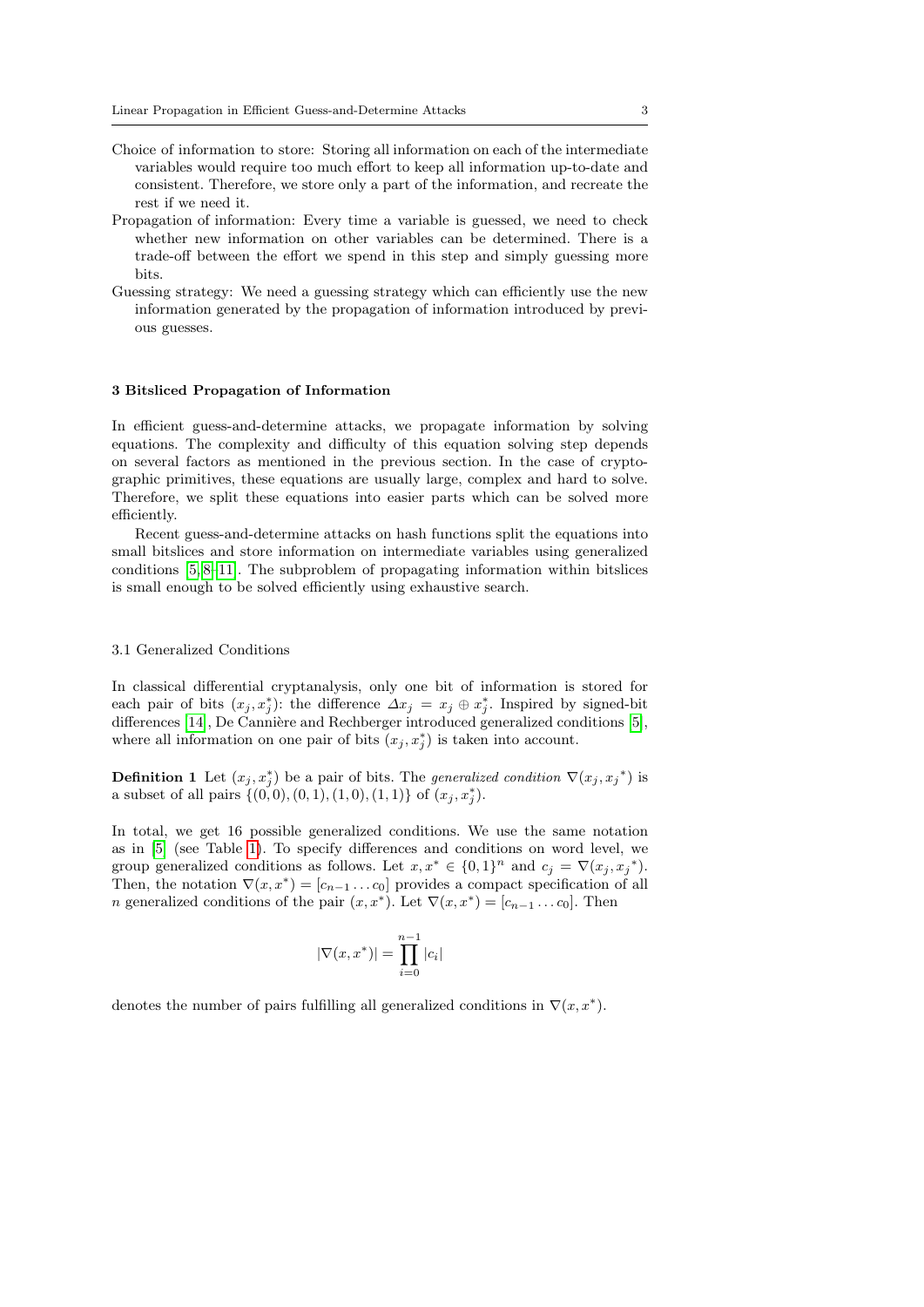# <span id="page-3-1"></span>3.2 Bitsliced Propagation

In the bitslice approach, information is propagated only between bits of a bitslice. A bitslice is defined as follows.

**Definition 2** Let  $f : \{0,1\}^m \to \{0,1\}^n$  be a function with  $y = f(x)$ . One output bit  $y_j$  depends on |I| inputs with  $I \subseteq \{0, \ldots, m-1\}$ . Then the set  $\mathcal{B}_j =$  ${y_j, x_{i_0}, \ldots, x_{i_{|I|}}}$  is called a *bitslice*.

In a guess-and-determine attack, new conditions are imposed on bits of a bitslice. These new conditions affect at least the bits in the same bitslice. Hence, the generalized conditions of a bitslice need to be updated. This propagation of new information is done as described in Algorithm [1.](#page-3-0)

|  |  | <b>Algorithm 1</b> Propagation |
|--|--|--------------------------------|
|--|--|--------------------------------|

<span id="page-3-0"></span>

| Input: $\nabla(x_i, x_i^*)$                                                                                                |
|----------------------------------------------------------------------------------------------------------------------------|
| <b>Output:</b> Updated conditions on bits in all bitslice pairs $(\mathcal{B}_i, \mathcal{B}_i^*)$ containing $x_i, x_i^*$ |
| for each pair of bitslices $(\mathcal{B}_j, \mathcal{B}_j^*)$ containing $x_i$ and $x_i^*$ do                              |
| Test all possibilities allowed by the generalized conditions                                                               |
| Remove cases which are not possible any more                                                                               |
|                                                                                                                            |

Algorithm [1](#page-3-0) provides an optimal propagation for bitwise Boolean functions, where each bitslice is independent of each other. Examples are the bitwise Boolean functions IF and MAJ used in many hash function designs of the MD4-family. Furthermore, it has been shown in recent attacks on the MD4-family of hash functions [\[5,](#page-9-7)[8–](#page-9-8)[11\]](#page-9-9) that the bitslice approach also works quite well for the modular addition. However, it has significant shortcomings when applied to more complex (linear) functions as shown in the next section.

# 3.3 Example for Bad Propagation

The shortcomings of the bitsliced approach can be illustrated best by means of an example. We consider the linear  $\Sigma_0$  function which is used in the hash function SHA-2.

*Example 1* Let  $\Sigma_0: \{0,1\}^{32} \to \{0,1\}^{32}$  be a linear function with

$$
\Sigma_0(x) = (x \gg 2) + (x \gg 13) + (x \gg 22) = y,\tag{1}
$$

which is equivalent to  $y_j = x_{j+2} + x_{j+13} + x_{j+22}$ , for  $j = 0, ..., 31$ . Hence,  $\Sigma_0$ defines 32 bitslices  $\mathcal{B}_j = \{y_j, x_{j+2}, x_{j+13}, x_{j+22}\}.$  Note that the additions in the indices are modulo 32. Assume that we start with the following information:

> $\nabla(x,x^*) =$  [?????????????????????????????????]  $\nabla(y, y^*) =$  [---------------------------------].

By filling in the information for bitslice  $B_0$  we get

$$
\nabla(x_2, x_2^*) = [-1] \n\nabla(x_{13}, x_{13}^*) = [-1] \n\nabla(x_{22}, x_{22}^*) = [7] \n\nabla(y_0, y_0^*) = [-1].
$$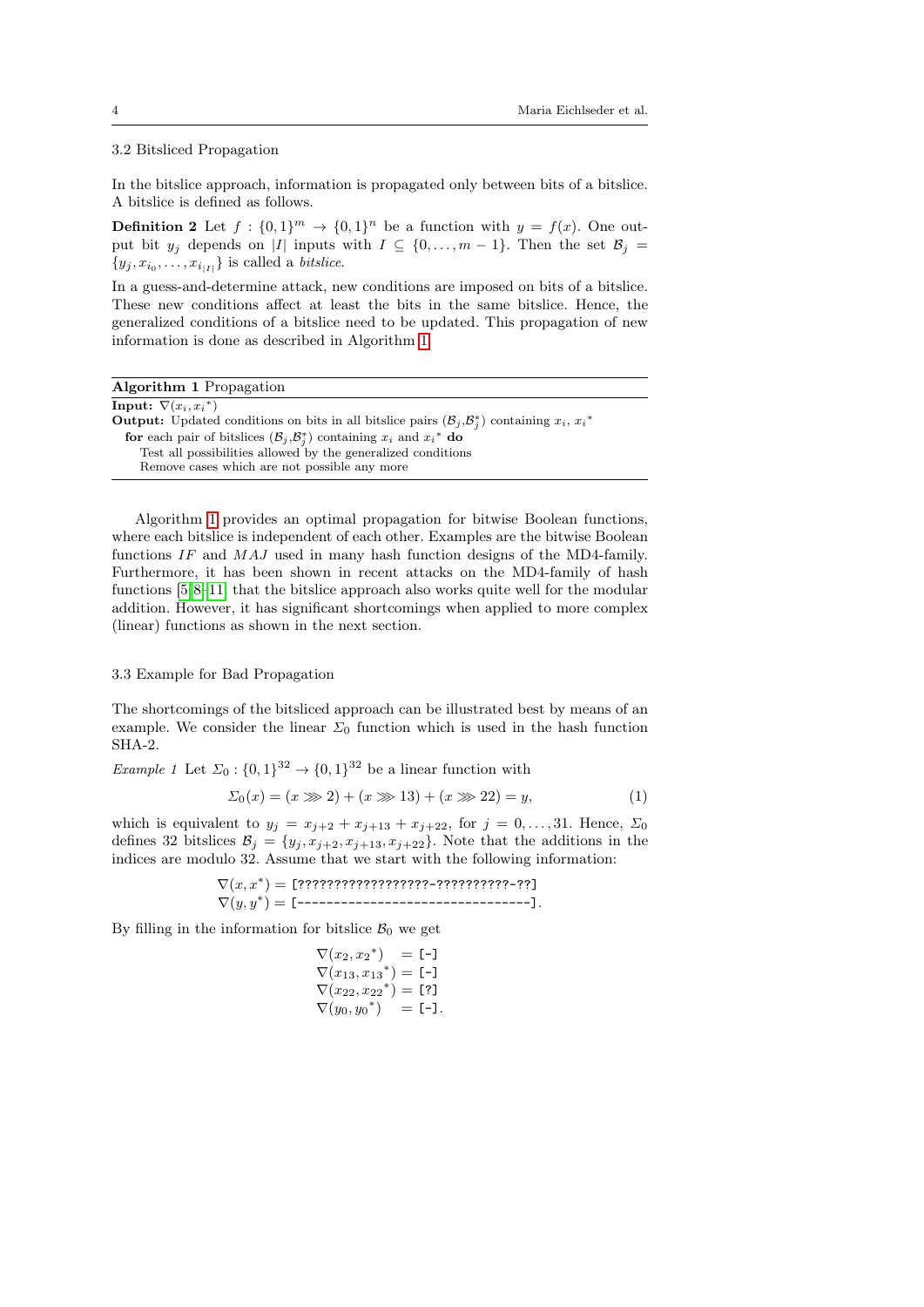We can then propagate information according to Algorithm [1](#page-3-0) by exhaustively searching over all possible pairs defined by the input generalized conditions, to check which output pairs are possible (see Table [1\)](#page-5-0). It follows that  $\nabla$  $(x_{22}, x_{22}^*)$ [-]. Note that in all the other cases no information is propagated and applying the algorithm to all other indices gives the following propagated information:

$$
\nabla(x,x^*) = [???????????--????????????????--??]\n\nabla(y,y^*) = [--------------------].
$$

However, for the invertible linear function  $\Sigma_0$  we know that  $\nabla (x_j, x_j^*) = [-1]$  must hold for all  $j$ .

In this case, the bitslice approach of propagating information performs very poor. Therefore, we present in the following section a different approach which produces optimal results for affine functions and linear conditions.

#### <span id="page-4-0"></span>4 Linear Propagation

The constraints defined by generalized conditions and the function  $f$  can also be expressed as a system of equations involving the input and output bits as variables (see Table [1\)](#page-5-0). Propagating conditions then corresponds to manipulating this system in order to bring it to a more useful form. If all involved equations are linear, methods like elementary row and column operations can be applied to simplify the system. Unfortunately, it is not possible to translate all generalized conditions into linear equations. Furthermore, hash functions contain nonlinear building blocks such as modular additions or other nonlinear Boolean functions which cannot be expressed as linear equations.

However, large parts of cryptographic algorithms consist of affine (linear) functions. Furthermore, most generalized conditions are linear (only 7, B, D, and E are nonlinear). In the following, we show a general method to efficiently extract linear information on the variables and propagate this information.

## 4.1 Affine Functions

Let  $f: \{0,1\}^m \to \{0,1\}^n$  be an affine function. Such a function can be described by a matrix  $L \in \{0,1\}^{n \times (m+n)}$ , where

$$
y = f(x) \Leftrightarrow L\begin{bmatrix} x \\ y \end{bmatrix} = d
$$

and  $d = f(0)$ . When considering input pairs x and  $x^*$ , the same affine function is applied to both inputs. Denoting the vector  $[x \ y]^T$  by z and  $[x^* \ y^*]^T$  by  $z^*$ respectively, the whole system of linear equations can then be written as follows:

<span id="page-4-1"></span>
$$
\begin{bmatrix} L & 0 \\ 0 & L \end{bmatrix} \cdot \begin{bmatrix} z \\ z^* \end{bmatrix} = \begin{bmatrix} d \\ d \end{bmatrix}.
$$
 (2)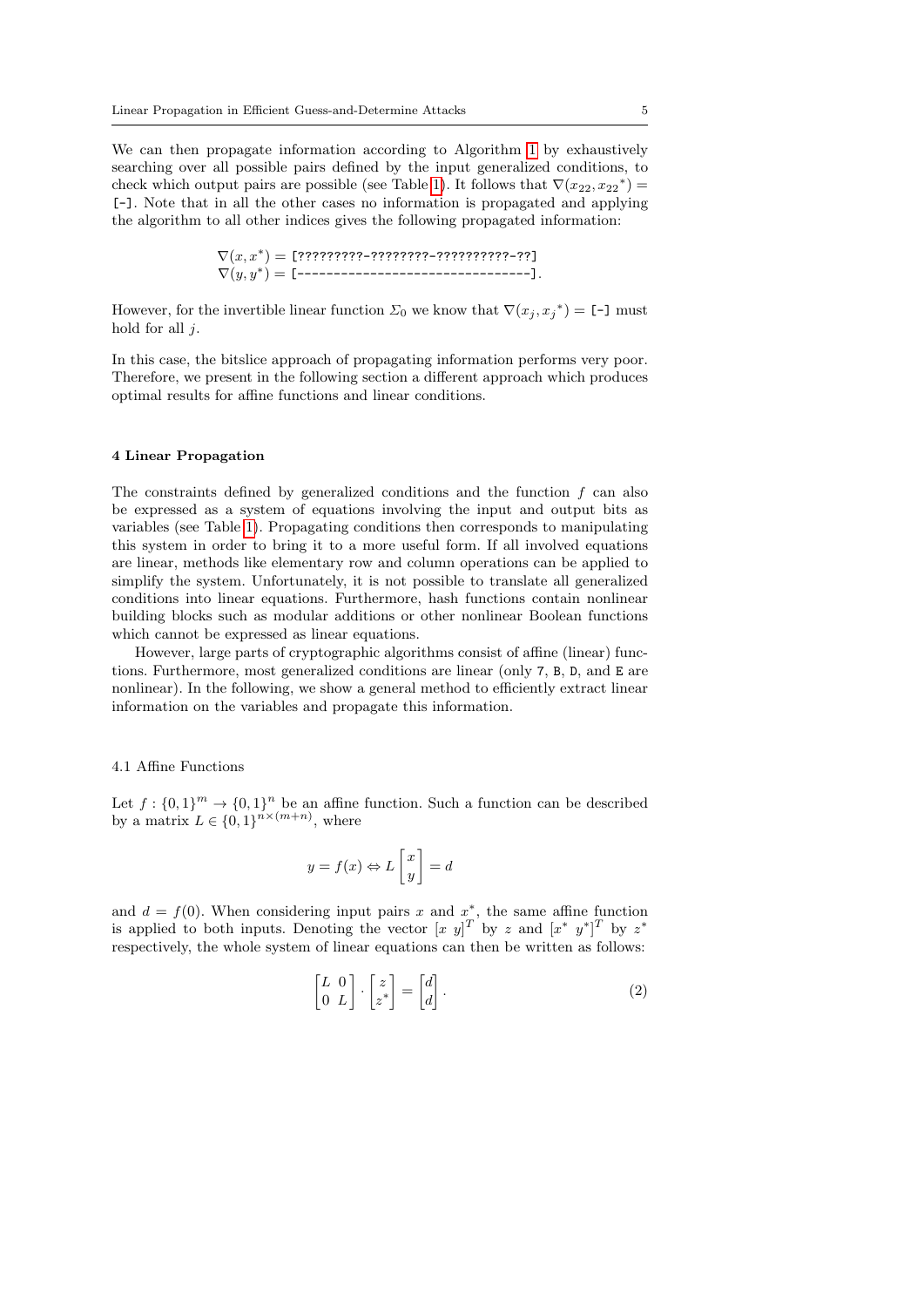| $\nabla(z_i, z_i^*)$ | $(1,1)$ $(0,1)$ $(1,0)$ |          |          | (0, 0)                   | Equations                                                                    | $\mathcal{C}_{ij}$             | $C_{ij}^*$                     | $b_i$                              |
|----------------------|-------------------------|----------|----------|--------------------------|------------------------------------------------------------------------------|--------------------------------|--------------------------------|------------------------------------|
| #                    |                         |          |          |                          | contradiction                                                                | $\boldsymbol{0}$               | $\overline{0}$                 | $\overline{1}$                     |
| 0                    |                         |          |          | $\times$                 | $z_j=0$<br>$z_i^* = 0$                                                       | $\overline{1}$<br>$\theta$     | $\overline{0}$<br>$\mathbf{1}$ | $\overline{0}$<br>$\boldsymbol{0}$ |
| u                    |                         |          | $\times$ |                          | $\begin{array}{c}\nz_j = 1 \\ z_i^* = 0\n\end{array}$                        | $\mathbf 1$<br>$\overline{0}$  | $\overline{0}$<br>1            | 1<br>$\theta$                      |
| $\overline{3}$       |                         |          | $\times$ | $\times$                 | $z_i^* = 0$                                                                  | $\overline{0}$                 | $\overline{1}$                 | $\overline{0}$                     |
| n                    |                         | $\times$ |          |                          | $\begin{array}{c}\n\overline{z_j} = 0\\ \n\overline{z_i^*} = 1\n\end{array}$ | $\overline{1}$<br>$\theta$     | $\overline{0}$<br>1            | $\overline{0}$<br>1                |
| 5                    |                         | $\times$ |          | $\times$                 | $z_i=0$                                                                      | $\mathbf{1}$                   | $\overline{0}$                 | $\overline{0}$                     |
| $\mathbf{x}$         |                         | $\times$ | $\times$ |                          | $z_j + z_j^* = 1$                                                            | $\mathbf{1}$                   | $\mathbf{1}$                   | $\mathbf{1}$                       |
| $\overline{7}$       |                         | $\times$ | $\times$ | $\times$                 | $z_jz_i^*=0$                                                                 |                                |                                |                                    |
| $\mathbf{1}$         | $\times$                |          |          |                          | $z_j=1$<br>$z_i^* = 1$                                                       | $\mathbf{1}$<br>$\overline{0}$ | $\overline{0}$<br>1            | 1<br>1                             |
|                      | $\times$                |          |          | $\times$                 | $z_j + z_j^* = 0$                                                            | $\mathbf{1}$                   | $\mathbf{1}$                   | $\overline{0}$                     |
| A                    | $\times$                |          | $\times$ | $\overline{\phantom{0}}$ | $z_j = 1$                                                                    | $\mathbf{1}$                   | $\overline{0}$                 | $\mathbf{1}$                       |
| B                    | $\times$                |          | $\times$ | $\times$                 | $z_j z_j^* + z_j^* = 0$                                                      |                                |                                |                                    |
| $\overline{c}$       | $\times$                | $\times$ |          |                          | $z_i^* = 1$                                                                  | $\overline{0}$                 | ī                              | 1                                  |
| $\overline{D}$       | $\times$                | $\times$ |          | $\times$                 | $z_iz_i^* + z_j = 0$                                                         |                                |                                |                                    |
| E                    | $\times$                | $\times$ | $\times$ | $\qquad \qquad -$        | $z_j z_i^* + z_j + z_i^* = 1$                                                |                                |                                |                                    |
| ?                    | $\times$                | $\times$ | $\times$ | $\times$                 | no constraints                                                               | $\theta$                       | $\boldsymbol{0}$               | $\boldsymbol{0}$                   |

<span id="page-5-0"></span>**Table 1** Notation and equations of the 16 generalized conditions. For linear conditions, matrix coefficients  $C_{ij}$ ,  $C_{ij}^*$  are given. The elements in rows  $C_i$  and  $C_i^*$  are zero except for the given positions.

## 4.2 Linear Conditions

**Definition 3** A linear generalized condition  $\nabla_l(z_j, z_j^*)$  is a generalized condition that is an affine space.

A set of linear generalized conditions on several bits can be expressed as

<span id="page-5-1"></span>
$$
\[C\ C^*\] \begin{bmatrix} z \\ z^* \end{bmatrix} = b \,, \tag{3}
$$

where  $C, C^* \in \{0,1\}^{c \times (m+n)}$  are binary matrices with c linear equations on  $m+n$ bits  $z, z^* \in \{0, 1\}^{m+n}$  $z, z^* \in \{0, 1\}^{m+n}$  $z, z^* \in \{0, 1\}^{m+n}$  and  $b \in \{0, 1\}^c$ . Table 1 shows how the matrices C and  $C^*$ are constructed from the linear generalized conditions.

## <span id="page-5-2"></span>4.3 Linear Propagation of Information

In order to propagate linear information, we perform the following three steps:

- 1. Construct the combination of [\(2\)](#page-4-1) and [\(3\)](#page-5-1).
- 2. Use Gauss-Jordan elimination to create sparse equations (rows).
- 3. Convert equations only on  $z_j$  and  $z_j^*$  back to generalized conditions.

We combine the two systems [\(2\)](#page-4-1) and [\(3\)](#page-5-1) such that the resulting matrices  $A, A^* \in$  ${0,1}^{(2n+c)\times(m+n)}$  represent the columns corresponding to z and  $z^*$  respectively:

$$
\begin{bmatrix} L & 0 \\ 0 & L \\ C & C^* \end{bmatrix} \begin{bmatrix} z \\ z^* \end{bmatrix} = [A \ A^*] \begin{bmatrix} z \\ z^* \end{bmatrix} = \begin{bmatrix} d \\ d \\ b \end{bmatrix}.
$$
 (4)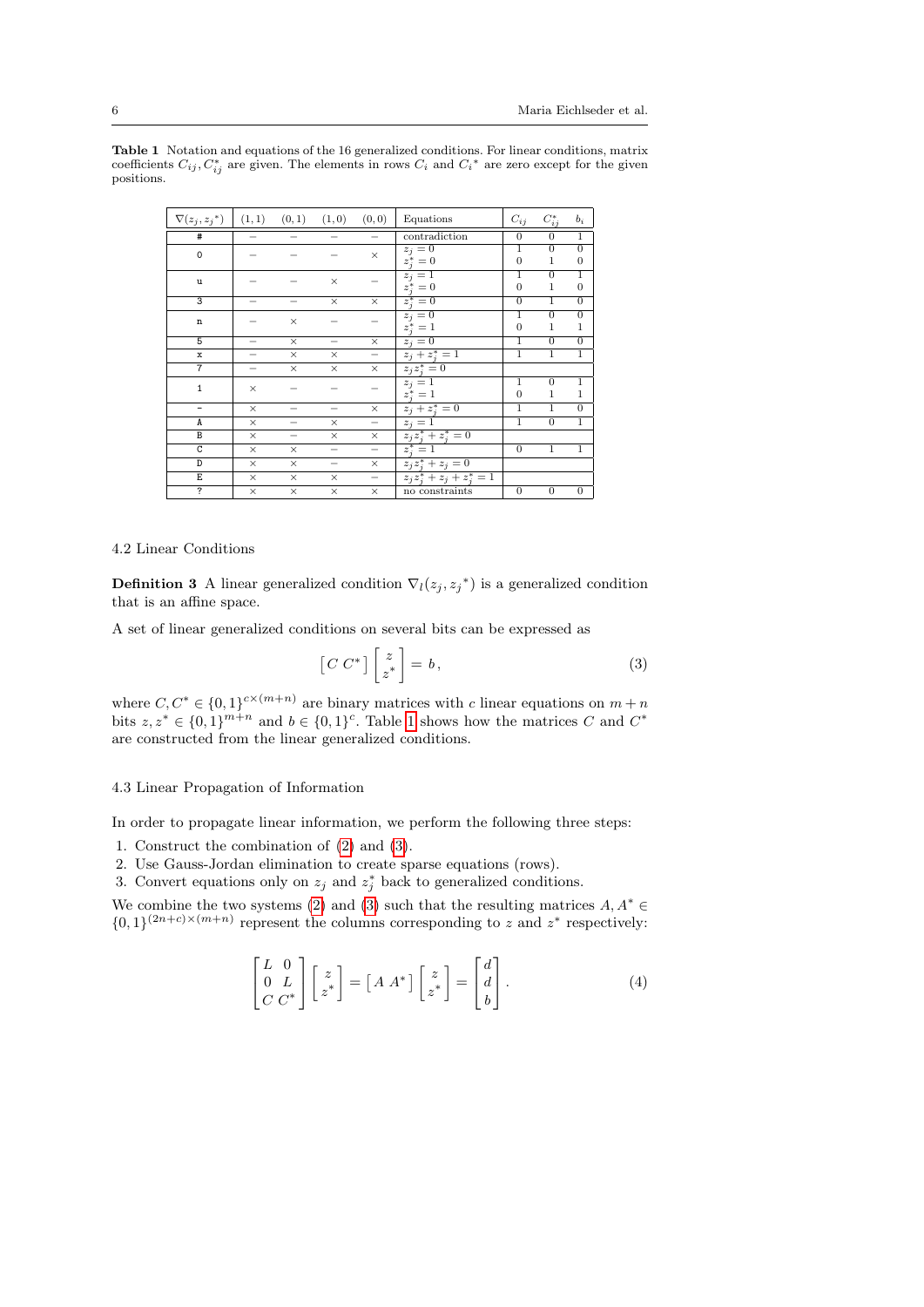To propagate linear information we simply perform Gauss-Jordan elimination and get a matrix in reduced row-echelon form. If the system is inconsistent, we know that the generalized conditions at the input and output of the affine function contradict each other. If the system is consistent, we can extract new information in form of generalized conditions. Since a generalized condition consists of equations involving only  $z_j$  and  $z_j^*$ , we get this information by a linear combination of at most two rows.

#### <span id="page-6-0"></span>5 Comparison of Propagation Methods

In this section, we compare the different information propagation methods. We show that in the majority of cases the linear propagation described in Section [4.3](#page-5-2) performs much better than the bitslice approach described in Section [3.2.](#page-3-1) For the rare cases where the bitslice approach performs better, a combination of both approaches results in the best propagation performance. To compare and evaluate the different propagation methods, we need to measure how well they propagate. Propagation corresponds to narrowing down the solution space, or gaining information about the solution.

Let  $\nabla(z, z^*)'$  denote the generalized conditions obtained by propagating  $\nabla(z, z^*)$ by means of propagation method  $M$ . Then we take as figure of merit for  $M$ :

$$
I_M(z) = \log_2 \frac{|\nabla(z, z^*)|}{|\nabla(z, z^*)'|}.
$$

If  $\nabla(z, z^*)$  is a contradiction, then  $|\nabla(z, z^*)| = |\nabla(z, z^*)'| = 0$  and we set  $I_M(z) = 0$ . If  $|\nabla(z, z^*)'| = 0$  but  $|\nabla(z, z^*)| \neq 0$ , then  $I_M(z)$  is undefined, which we denote by  $I_M(z) = \text{\#}$ . To compare the two propagation methods and measure the gain of the linear method (L) over the bitslice method (B) for one specific condition  $\nabla(z, z^*)$ , we compute the difference of the two methods' figures of merit:

$$
I_{\text{diff}}(z) = I_{\text{B}}(z) - I_{\text{L}}(z).
$$

If  $I_{\text{L}}(z) = #$  but  $I_{\text{B}}(z) \neq #$ , the linear method detects the contradiction but the bitslice method does not. In this case, we set  $I_{\text{diff}}(z) = #_L$ . If  $I_L(z) \neq #$  but  $I_{\text{B}}(z) = #$  we set  $I_{\text{diff}}(z) = #_B$ . If both are #, we set  $I_{\text{diff}}(z) = 0$ .

## 5.1 Applications

We evaluate the propagation methods for different functions  $f$  by computing  $I_{\text{diff}}(z)$  for a large number of randomly drawn samples  $\nabla(z, z^*)$ . Choosing random generalized conditions at the input and output of one of the functions results in impossible characteristics with a high probability. Since such cases are less likely to occur in a guess-and-determine attack, we have performed a search for differential characteristics in SHA-2 and Keccak (SHA-3) and extracted random samples from this search. The results show the empiric distribution function of the random variable  $I_{\text{diff}}(z)$ .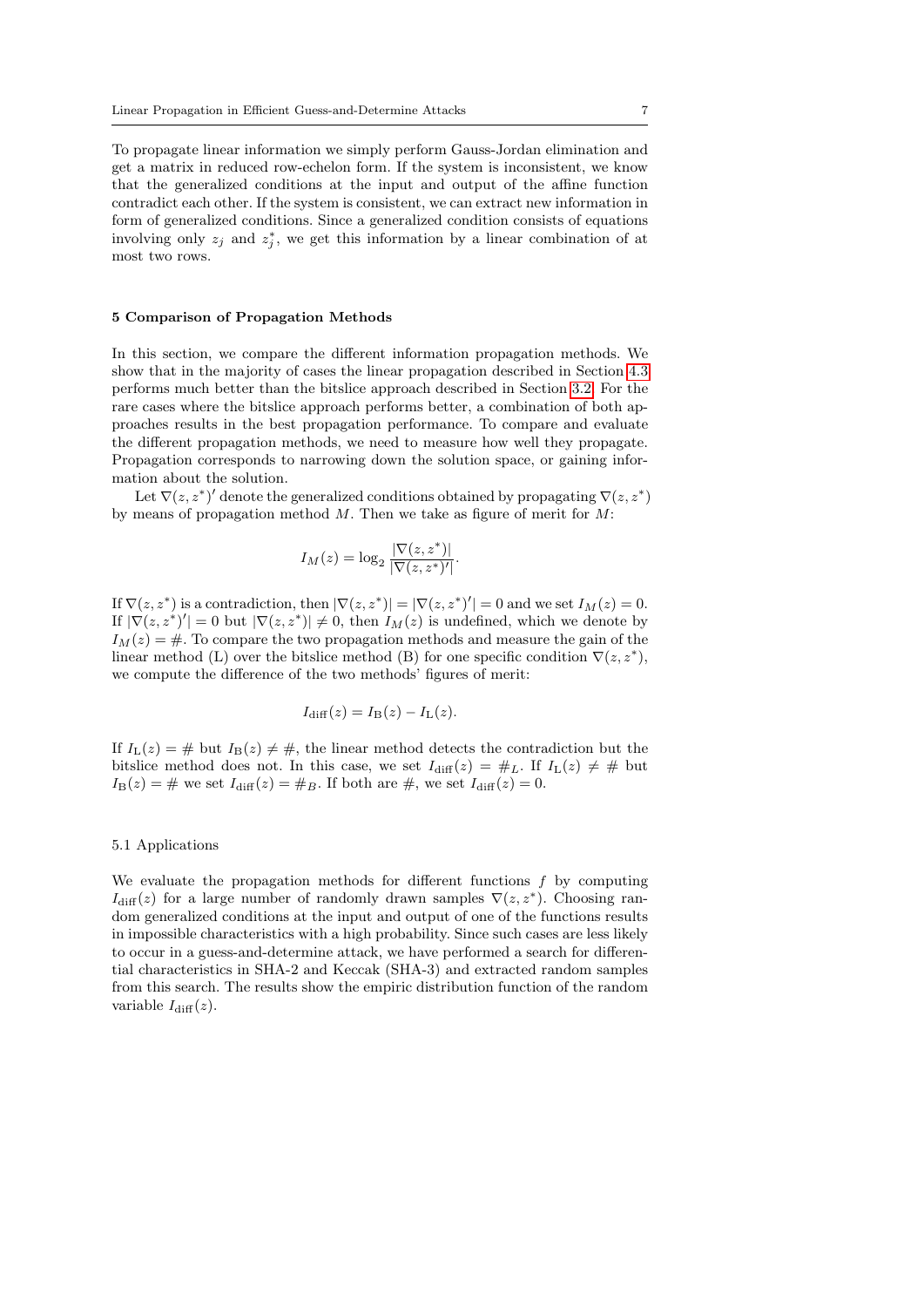

<span id="page-7-0"></span>Fig. 1 Comparison of propagation methods for 32-bit and 64-bit  $\Sigma_0$  and  $\sigma_0$ . Higher values correspond to better propagation.

#### 5.1.1 Linear Functions of SHA-2.

Figure [1](#page-7-0) shows the results for the 32-bit (SHA-256) and 64-bit (SHA-512) linear functions  $\Sigma_0$  and  $\sigma_0$  of SHA-2. The figure shows a comparison for samples, which commonly occur in a search for differential characteristics in SHA-2. The linear propagation performs significantly better than the bitslice approach for  $\sigma_0$  which is used in the message expansion of SHA-2. Since  $\Sigma_0$  is used in the state update transformation where other functions influence the propagation as well, the gain is limited.

# 5.1.2 Linear Layer of Keccak.

Finally, we apply the different propagation methods to the linear layer used in Keccak [\[1\]](#page-9-12) which is significantly larger than the linear functions used in SHA-2. In more detail, the linear layer in Keccak updates 25 lanes, each of length  $w$ . Since in Keccak lane lengths of 8, 16, 32 and 64 bits are defined, we can compare the propagation methods for different sizes of the linear layer. Using Keccak we can show, that for larger affine functions the linear propagation method tends to perform better. Note that for SHA-3 only a length of 64 bits is defined.

Figure [2](#page-8-1) shows the comparison of the bitslice approach with the linear approach for different lane lengths in Keccak. Most notably, for  $w = 64$ , the linear approach performs better in more than 97% of the samples, and significantly more contradictions are detected by the linear approach.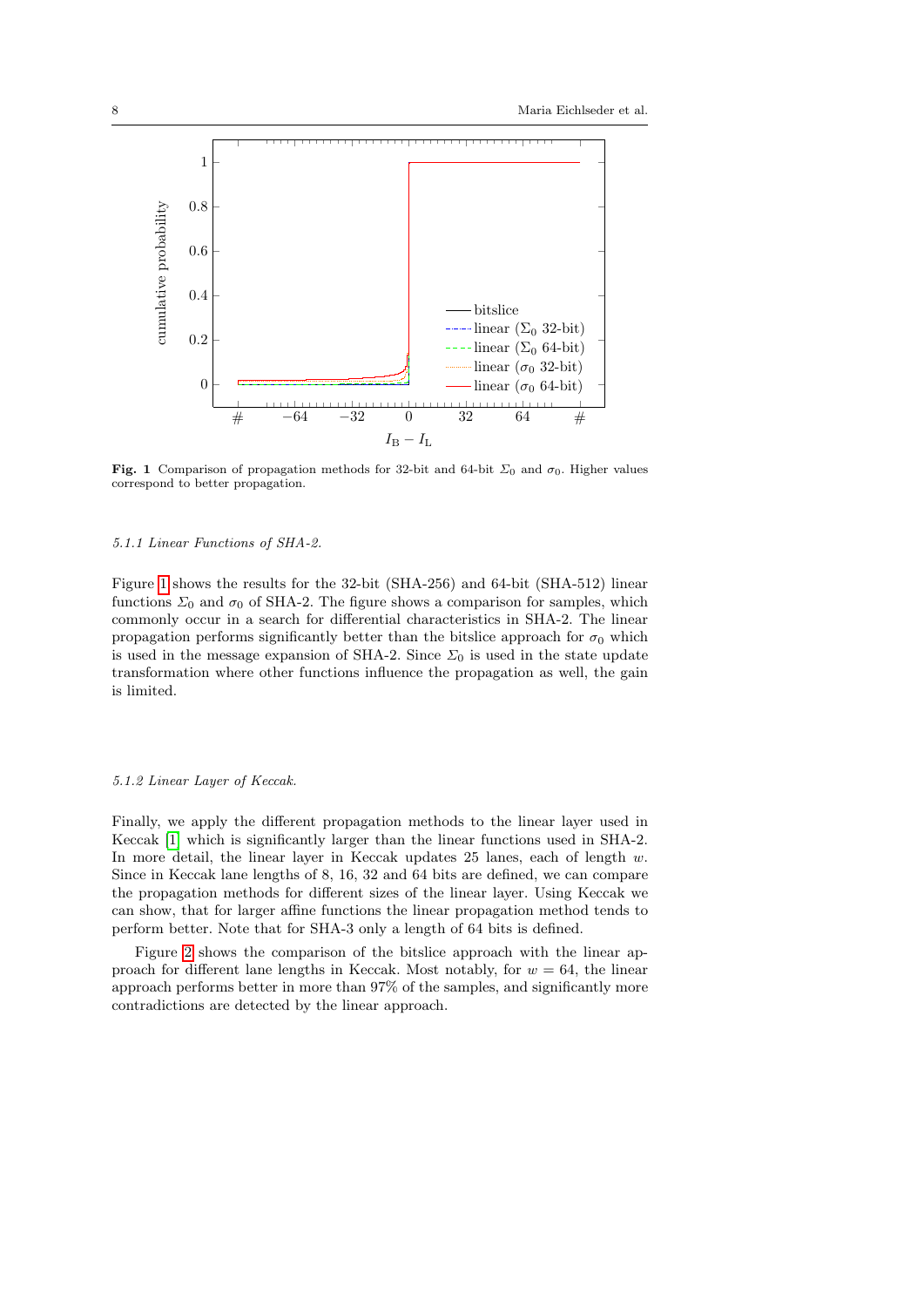

<span id="page-8-1"></span>Fig. 2 Comparison of propagation methods for different lane lengths ( $w = \{8, 16, 32, 64\}$ ) of the whole linear layer used in Keccak. Higher values correspond to better propagation.

# <span id="page-8-0"></span>6 Conclusions

In recent years, many differential attacks on hash functions are using automated tools to find differential characteristics. These tools are performing a guess-anddetermine attack to solve the resulting nonlinear equations. The basic idea of a guess-and-determine attack is to perform a guessing of certain bits before determining others. The core part of such tools is the propagation of (new) information. Usually, a trade-off between the performance of the propagation and the amount of propagated information is made. Hence, information is lost and a better propagation method can significantly improve these tools.

We investigated how the propagation for certain functions can be improved. We focused on affine functions, since most cryptographic algorithms consist of large linear parts. We showed that the approach used in the recent attacks has some significant drawbacks. As a solution to this problem, we proposed a linear information propagation method and showed that it performs significantly better.

In our approach, we store linear relations on more than a single bit. Furthermore, instead of propagating information only within a single bitslice, we propagate information wordwise by considering the whole system of linear equations derived from the affine function and generalized conditions. Using an efficient algorithm to extract new information from this system, we achieve optimal results for linear functions and linear generalized conditions. Furthermore, we gave a detailed description of the approach and compared it to the approach used in the recent hash function attacks. For the comparison, we applied our method to the linear functions  $\Sigma_0$  and  $\sigma_0$  used in SHA-2 and to the linear layer of Keccak (SHA-3). We have shown that our method performs much better than previously published methods, making it possible to apply the recent techniques to more complex functions like SHA-3.